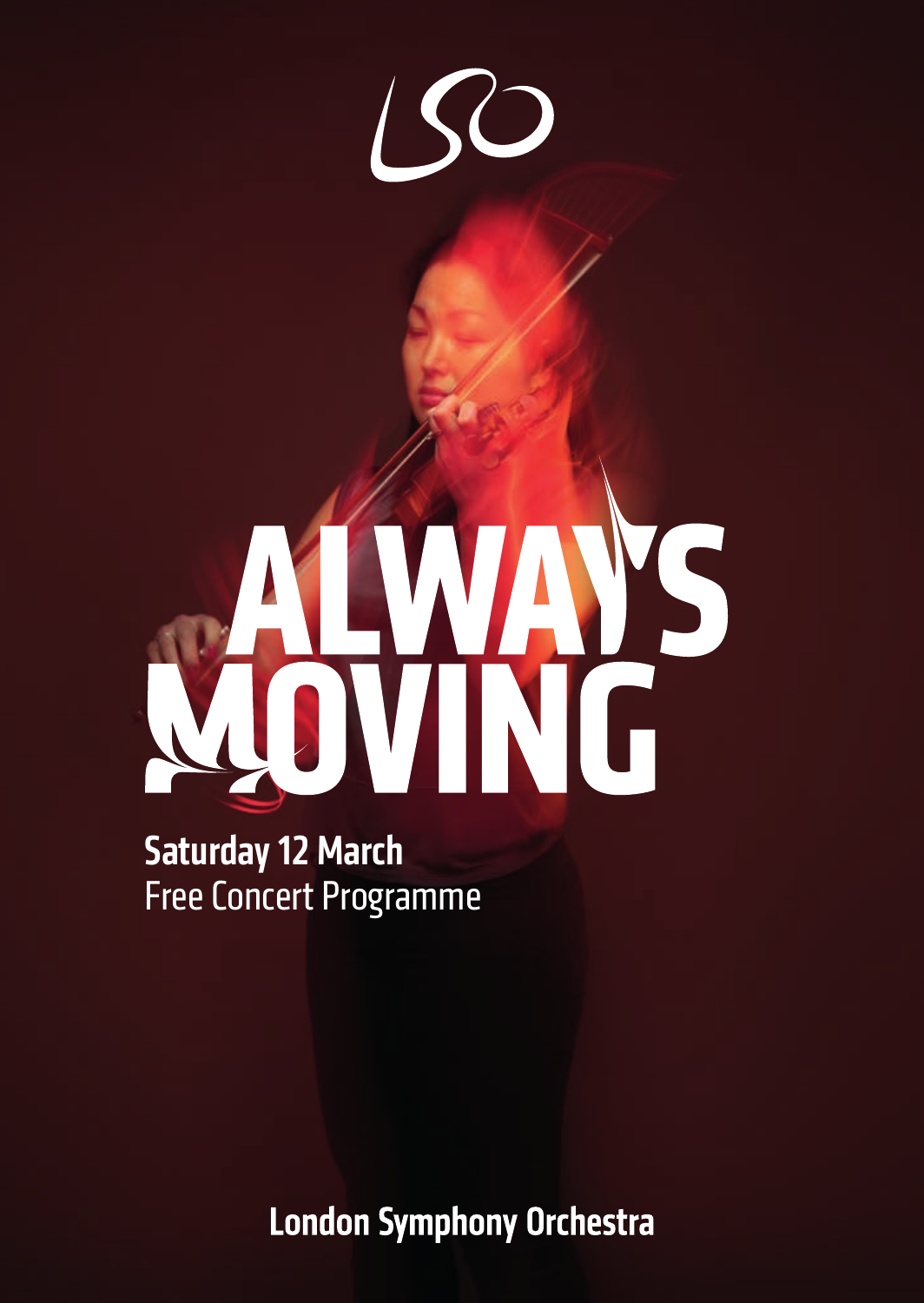# Coming Up

Friday 18 & 25 March 1pm & 6pm LSO St Luke's

#### **BBC RADIO 3 CONCERTS SAINT-SAËNS' CIRCLE**

Uncover the chamber music of the French composer Saint-Saëns, and his friends and contemporaries, with performances from star soloists and talented ensembles. Part of our regular concert series in partnership with BBC Radio 3.

#### **EXPLORE THE BARBICAN WITH THE LSO & ZOME**

Explore the LSO's 40 years as Resident Orchestra at the Barbican through a free digital treasure hunt around the Centre, powered by the augmented reality app ZOME. Visit lso.co.uk/zome to find out more.



Sunday 3 April 7pm Barbican

#### **LSO FUTURES**

The future starts here: premieres by Helen Grime, Joel Järventausta and Francisco Coll, with soloists Patricia Kopatchinskaja and Håkan Hardenberger. Conducted by François-Xavier Roth.

*Please turn off all mobile phones and watch alarms. The use of cameras, video cameras and recording equipment is strictly prohibited. Please do not sit or stand in the gangways. No eating or drinking is allowed in the Hall.* 

Editorial Photography Oliver Helbig, Felix Broede Print John Good 024 7692 0059

Details in this publication were correct at time of going to press.

lso.co.uk/whats-on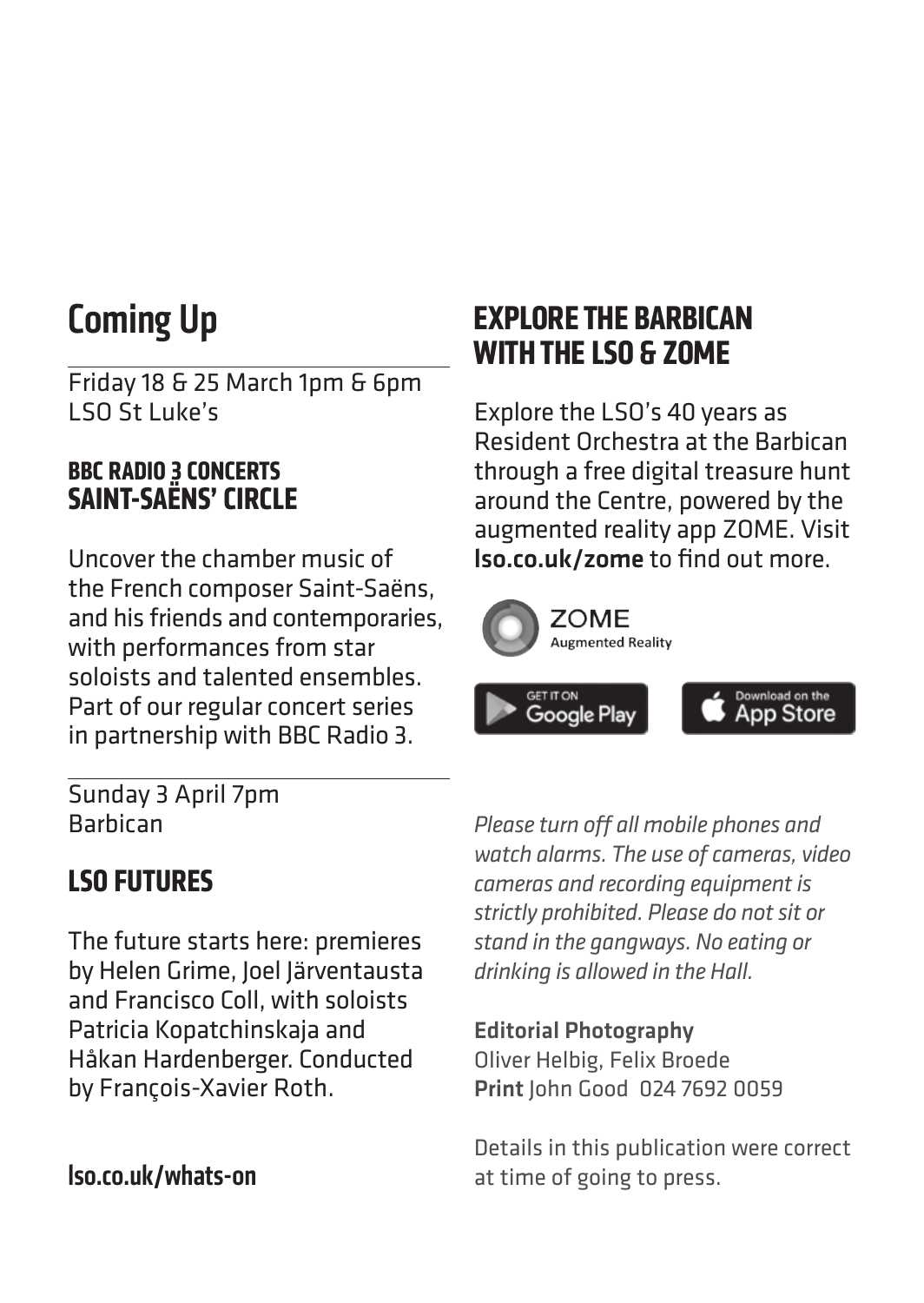# **TONIGHT'S CONCERT**

#### **VERONIKA EBERLE & SIR SIMON RATTLE**

Saturday 12 March 2022 6.30–8pm Jerwood Hall, LSO St Luke's

Ludwig van Beethoven Violin Concerto Op 61, with cadenzas by Jörg Widmann Fragment from Violin Concerto in C major

Sir Simon Rattle conductor Veronika Eberle violin

Recorded for LSO Live, generously supported by the Anja Fichte Stiftung and Felix Mauser

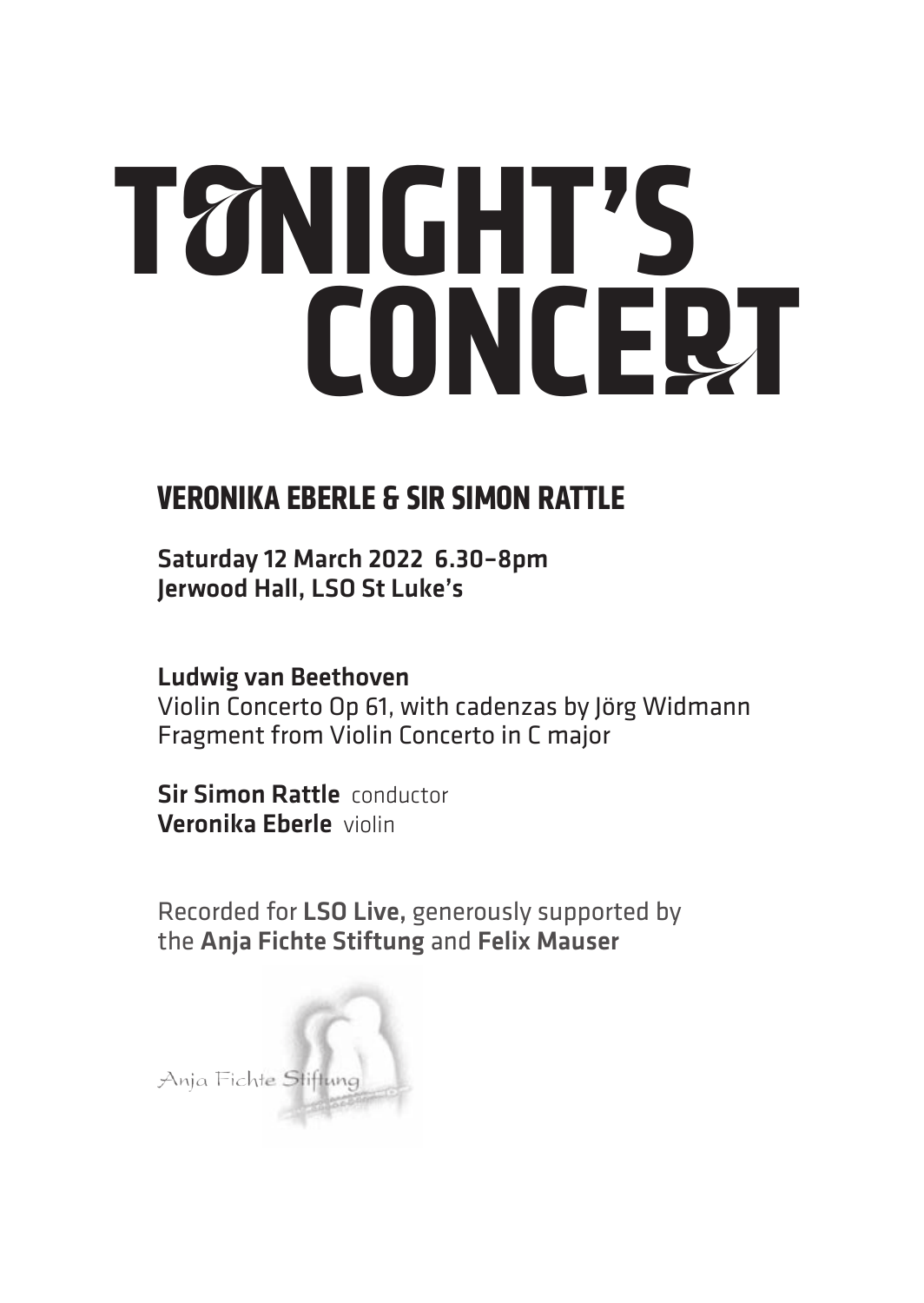# Violin Concerto in D major Op 61

Ludwig van Beethoven





- 1 Allegro ma non troppo
- 2 Larghetto
- 3 Rondo (Allegro)

#### With cadenzas by Jörg Widmann

Figure 1 and the concerto was not a form<br>to be taken lightly. His only<br>completed violin concerto is a work or Ludwig van Beethoven, the concerto was not a form to be taken lightly. His only of unprecedented warmth and serenity that its first audiences evidently found rather puzzling. 'The opinion of connoisseurs admits that it contains beautiful passages but confesses that the context often seems broken and that the endless repetition of unimportant passages produces a tiring effect', ran one account of its first performance. Clearly, a little more action was expected.

It was not until one of the 19th century's greatest violinists, Joseph Joachim, performed it in London in 1844 that the work came to be recognised as the sublime masterpiece that it is.

Beethoven had rushed to complete the piece in time for its first performance in Vienna in December 1806, and the soloist, Franz Clement, was apparently forced to sight-read much of the music at the concert. This sounds hard to believe, but it is surely significant that the autograph score contains many alterations to the solo part, perhaps made at Clement's suggestion, after what we can only imagine was a somewhat hairy premiere. If Beethoven made things hard for his soloist, Clement did not show the Concerto to its best advantage by playing the second and third movements at opposite ends of the concert from the first, and inserting some virtuoso showpieces in between (including one played with the violin upside down).

Although Beethoven knew how to play the violin, it was not really his instrument, so we should not be too surprised that this Concerto does not adopt the confrontational and virtuoso tone of his piano concertos. And unlike the piano, the violin cannot accompany itself, with the result that the orchestra has to play along almost all of the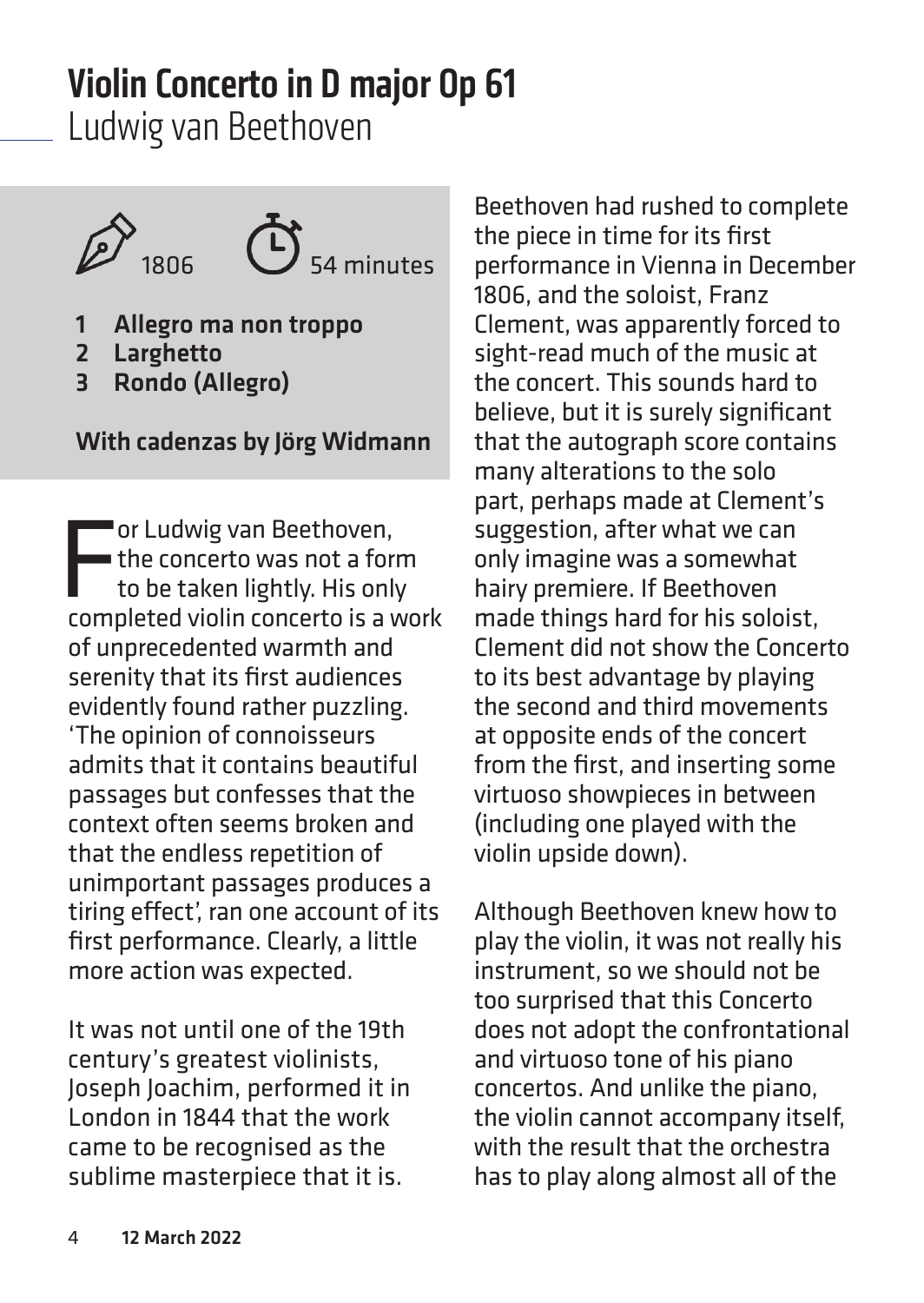time. Beethoven does not fight against this. Instead he turns it to an advantage by writing a supremely conciliatory concerto in which the violin and orchestra are in agreement throughout; as the musicologist Donald Tovey said, 'all its most famous strokes of genius are not only mysteriously quiet, but mysterious in radiantly happy surroundings'. This is certainly true of the work's unusual opening, where five gentle drum beats introduce the sublime first theme, and then proceed to dominate and unify the whole movement through repeating and recycling their insistent rhythm in different contexts. When the solo violin first enters it is not to contradict the orchestra, or even to contribute any new themes of its own, but to enrich the music with soaring embellishments and eloquent refinements of the movement's melodic material.

This non-aggressive attitude is even more noticeable in the placid slow movement, which seems to start out as a straightforward set of variations on the theme introduced right at the beginning on muted strings – so straightforward that

the music never leaves the key of G major and the solo violin at first offers no more than gentle accompanimental arabesques. After the third variation however (a loud restatement of the theme by the orchestra alone), the soloist introduces a brief but sonorous new tune, which is then alternated with the main theme before a peaceful coda, a fanfare-like outburst from the strings and a cadenza lead straight into the finale. Here again, the form is simple – a rondo whose uncomplicated treatment may owe much to Beethoven's haste to complete the Concerto, but whose recurring theme is irresistible nevertheless. And there is real originality in the way in which the movement opens with the theme given out by the soloist over a bare, prompting accompaniment from the cellos and basses, and in the way that, just when you feel Beethoven has proved that he could carry on forever, he wittily brings the Concerto to an end.

Programme note by Lindsay Kemp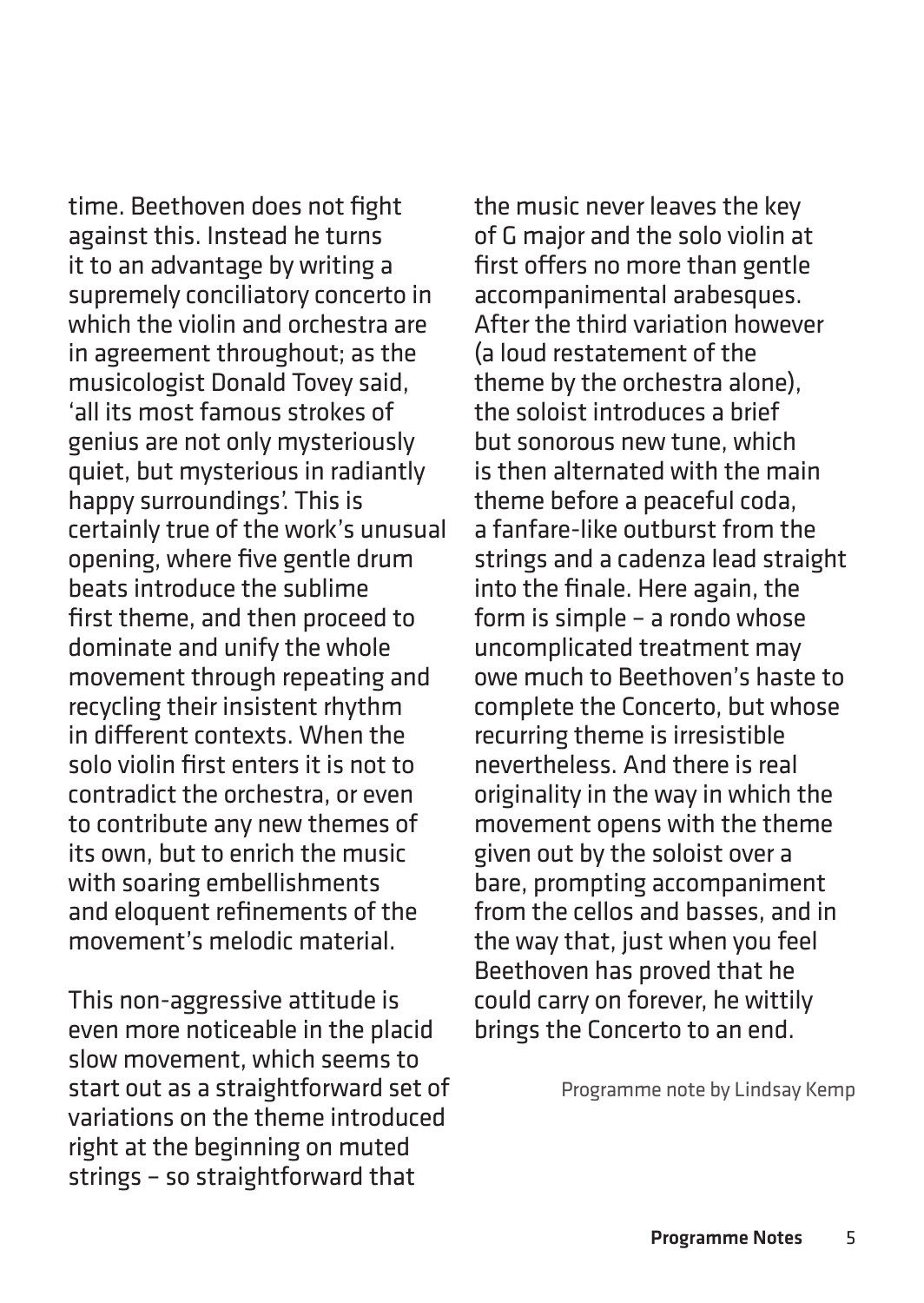# Fragment from Violin Concerto in C major

Ludwig van Beethoven



The young Beethoven's father<br>taught him to play both violing<br>and piano, and he evidently<br>became proficient enough to be taught him to play both violin and piano, and he evidently became proficient enough to be able to play viola in the electoral court orchestra in his hometown of Bonn; but while he was destined to become a virtuoso pianist, his friend Stephan von Breuning (to whom Beethoven later dedicated his D major Violin Concerto) said that Beethoven never showed any notable ability on the fiddle, and tended to play out of tune. His understanding of violin technique was honed by contact with outstanding players such as Franz Clement, for whom he wrote the D major Concerto. But his earliest attempt at a violin concerto dates from the last two years he spent in Bonn between 1790 and 1792, when he was around 21 years old.

He may well have been encouraged then by working alongside the excellent violinist Andreas Romberg, who was playing in the electoral court orchestra during

that period. Only a section of an opening movement (Allegro con brio) from this Concerto survives, and it is not known whether the piece was ever finished, or if part of the manuscript has been lost. Scored for solo violin with accompaniment for flute, pairs of oboes, bassoons and horns, and strings, this fragment consists of two complete orchestral tutti sections framing the solo violin's first statement, and the beginning of its second.

The opening ritornello begins with a fanfare and features strongly contrasted material in a second subject, concluding with a re-statement of the opening fanfare. The violin writing is lyrical (as with the later D major Concerto), and favours the instrument's upper register. The fragment came to light in 1870, and several violinists since have attempted to complete it to produce a performable movement. Today we hear only the original extract written by Beethoven, without completion.

Programme note by Wendy Thompson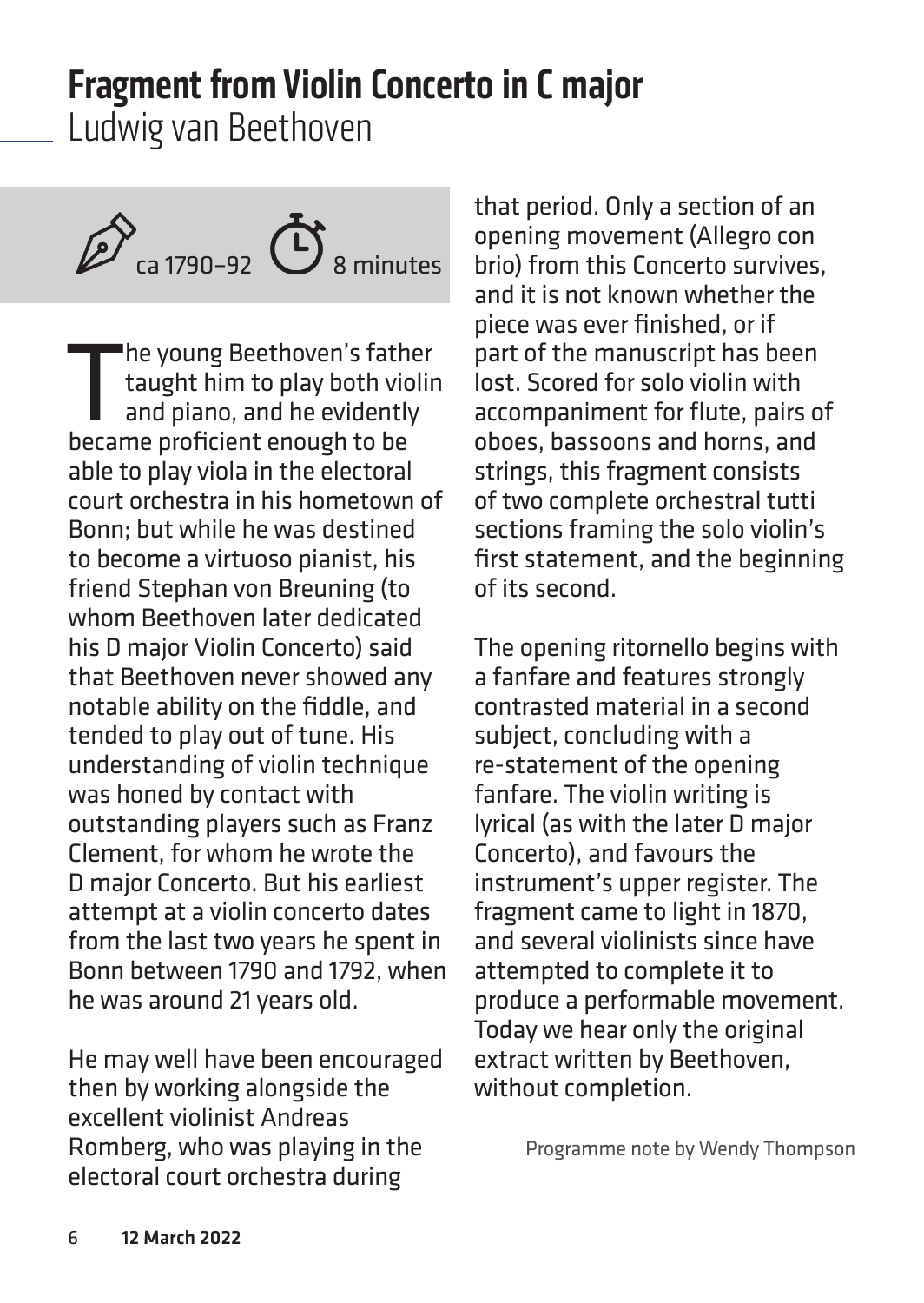# Ludwig van Beethoven 1770 (Germany) to 1827 (Austria)



udwig van Beethoven shower<br>
early musical promise, yet<br>
reacted against his father's<br>
attempts to train him as a child udwig van Beethoven showed early musical promise, yet reacted against his father's prodigy. As a boy he attracted the support of the Prince-Archbishop, who supported his studies with leading musicians at the Bonn court. By the early 1780s Beethoven had completed his first compositions, all of which were for keyboard. With the decline of his father, Ludwig became the family breadwinner as a musician at court.

Encouraged by his employer, the Prince-Archbishop Maximilian Franz, Beethoven travelled to Vienna to study with Joseph Haydn. The younger composer fell out with his renowned mentor when the

latter discovered he was secretly taking lessons from several other teachers. Although Maximilian Franz withdrew payments for Beethoven's Viennese education, the talented musician had already attracted support from some of the city's wealthiest arts patrons.

His public performances in 1795 were well received, and he shrewdly negotiated a contract with Artaria & Co, the largest music publisher in Vienna. He was soon able to devote his time to composition or the performance of his own works. In 1800 Beethoven began to complain bitterly of deafness, yet he created a series of remarkable new works, including the Missa Solemnis and his late symphonies and piano sonatas. It is thought that around 10,000 people followed his funeral procession on 29 March 1827. Certainly, his posthumous reputation developed to influence successive generations of composers and other artists inspired by the heroic aspects of Beethoven's character and the profound humanity of his music.

Composer profile by Andrew Stewart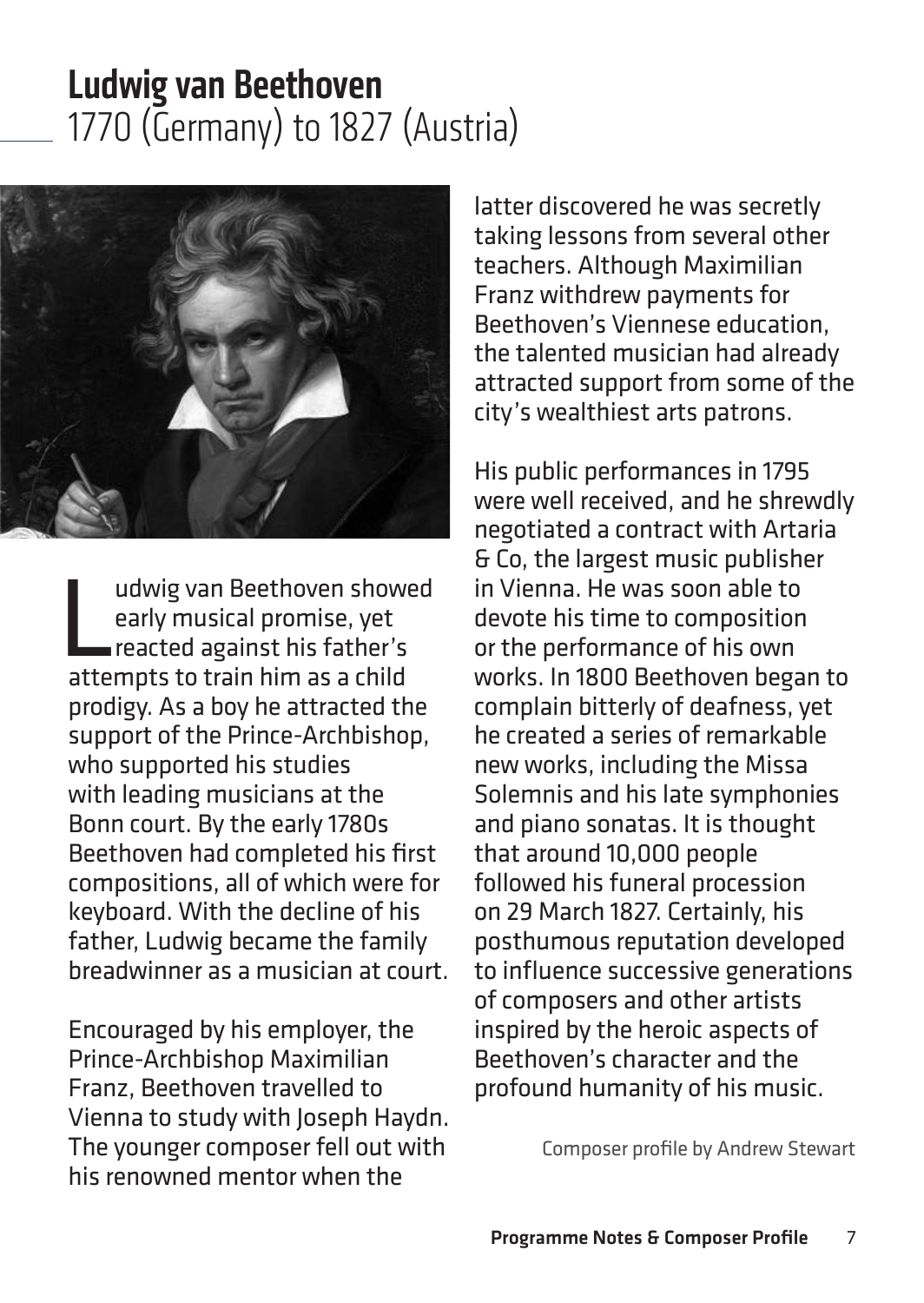# Sir Simon Rattle LSO Music Director



**S** ir Simon Rattle was born<br>at the Royal Academy of<br>Music From 1980 to 1998 he in Liverpool and studied at the Royal Academy of Music. From 1980 to 1998, he was Principal Conductor and Artistic Adviser of the City of Birmingham Symphony Orchestra and was appointed Music Director in 1990. In 2002 he took up the position of Artistic Director and Chief Conductor of the Berlin Philharmonic, where he remained until the end of the 2017/18 season.

Sir Simon became Music Director of the London Symphony Orchestra in September 2017, and will become Conductor Emeritus from the 2023/24 season. He will then take up the position of Chief Conductor of the Symphonieorchester des Bayerischen Rundfunks in Munich. He is a Principal Artist of the Orchestra of the Age of Enlightenment and Founding Patron of Birmingham Contemporary Music Group.

Music education is of supreme importance to Sir Simon, and his partnership with the Berlin Philharmonic broke new ground with the education programme Zukunft@Bphil, earning him the Comenius Prize, the Schiller Special Prize from the city of Mannheim, the Golden Camera and the Urania Medal. He and the Berlin Philharmonic were also appointed International UNICEF Ambassadors in 2004 – the first time this honour has been conferred on an artistic ensemble.

Sir Simon Rattle was knighted in 1994. In the New Year's Honours of 2014 he received the Order of Merit from Her Majesty The Queen. In 2019, he was given Freedom of the City of London.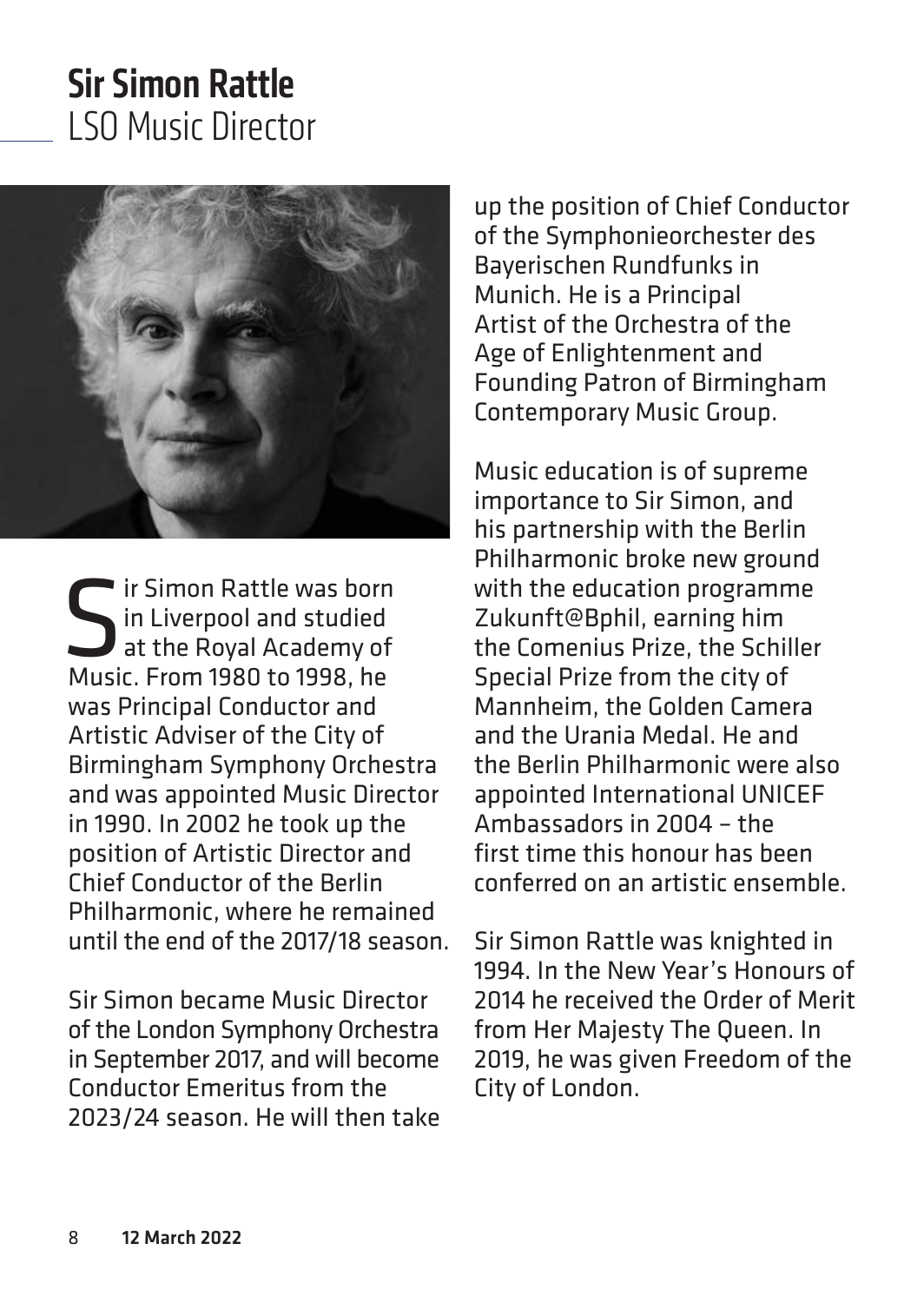### Veronika Eberle violin



Veronika Eberle's exceptional talent and the poise and maturity of her musicianship have been recognised by many of the world's finest orchestras, venues and festivals, as well as by some of the most eminent conductors. Sir Simon Rattle's introduction of Veronika aged just 16 to a packed Salzburg Festpielhaus at the 2006 Salzburg Easter Festival in a performance of the Beethoven Violin Concerto with the Berlin Philharmonic, brought her to international attention.

Key orchestra collaborations since then include the London Symphony (Rattle), Concertgebouw (Holliger),

New York Philharmonic (Gilbert), Montreal Symphony (Nagano), Munich Philharmonic and Gewandhaus Orchestras (Langree), Rundfunk Sinfonieorchester Berlin (Janowski), Hessischer Rundfunk Sinfonieorchester (Järvi), Bamberger Symphoniker (Ticciati, Nott), Tonhalle Orchester Zurich (Sanderling), NHK Symphony (Kout, Stenz, Norrington) and Rotterdam Philharmonic (Rattle, Gaffigan, Nézet-Seguin).

Born in Donauwörth Southern Germany, she started violin lessons at the age of six and four years later became a junior student at the Richard Strauss Konservatorium in Munich with Olga Voitova. After studying privately with Christoph Poppen for a year, she joined the Hochschule in Munich, where she studied with Ana Chumachenco from 2001 to 2012.

Veronika Eberle plays on a violin made by the Italian violin maker Antonio Giacomo Stradivari in 1693, which was made available to her on generous loan by the Reinhold Würth Musikstiftung GmbH.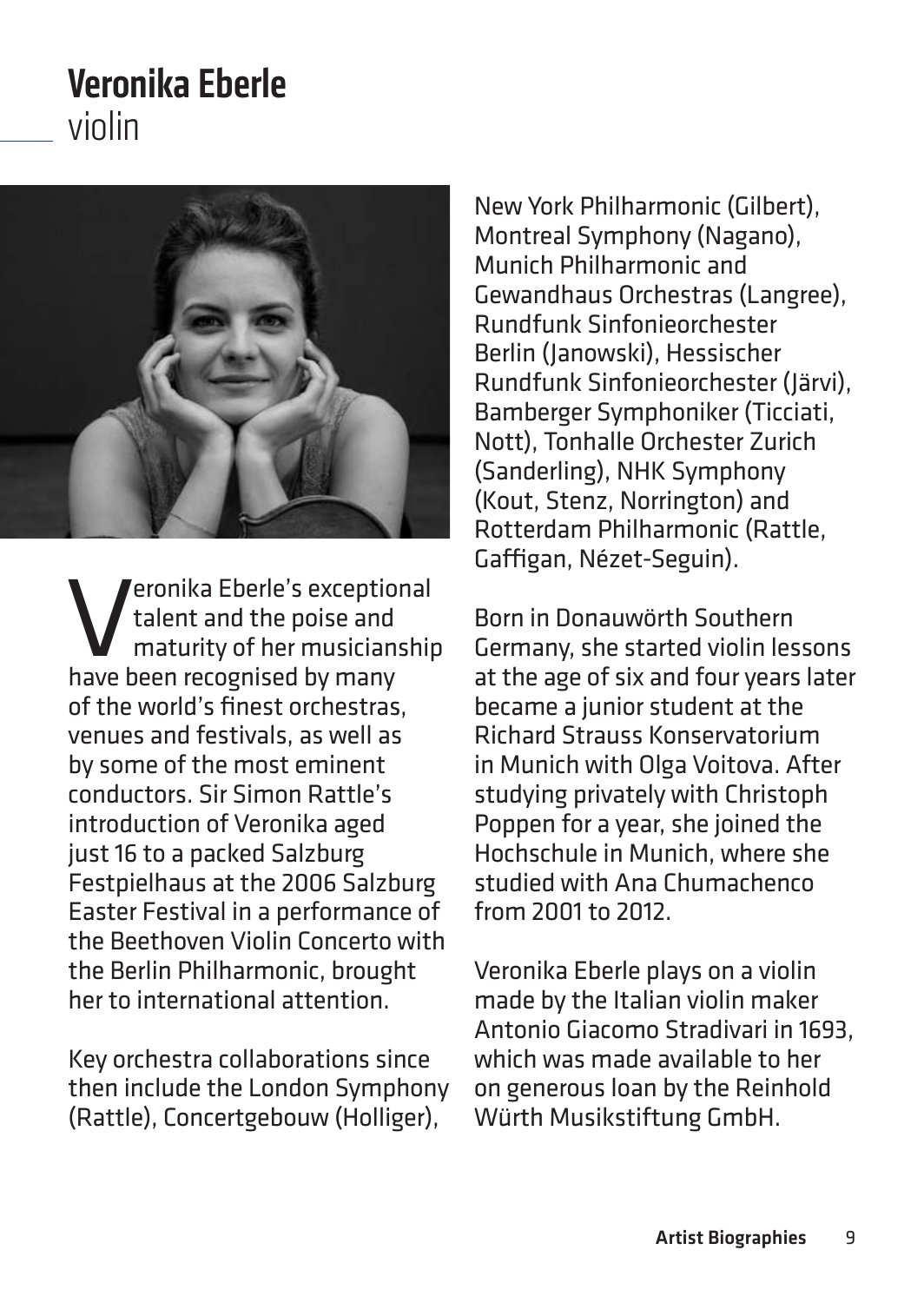## London Symphony Orchestra On Stage

Guest Leader Natalia Lomeiko

#### First Violins

Clare Duckworth Ginette Decuyper Laura Dixon Claire Parfitt Elizabeth Pigram Laurent Quénelle Harriet Rayfield Sylvain Vasseur

#### Second Violins

Julián Gil Rodríguez Thomas Norris Sarah Quinn Matthew Gardner Belinda McFarlane Iwona Muszynska Csilla Pogany Andrew Pollock Paul Robson

#### Violas

Edward Vanderspar Gillianne Haddow Malcolm Johnston Germán Clavijo Stephen Doman Julia O'Riordan Sofia Silva Sousa Robert Turner

#### Cellos

Tim Gill Alastair Blayden Noël Bradshaw Daniel Gardner Laure Le Dantec Amanda Truelove

#### Double Basses

Dominik Wagner Patrick Laurence Matthew Gibson Thomas Goodman José Moreira

Flute Gareth Davies

#### Oboes **Olivier**  Stankiewicz Rosie Ienkins

Clarinets Sérgio Pires Chi-Yu Mo

Bassoons Rachel Gough Joost Bosdijk

Horns Timothy Jones Angela Barnes

#### **Trumpets** James Fountain Kaitlin Wild

Timpani Nigel Thomas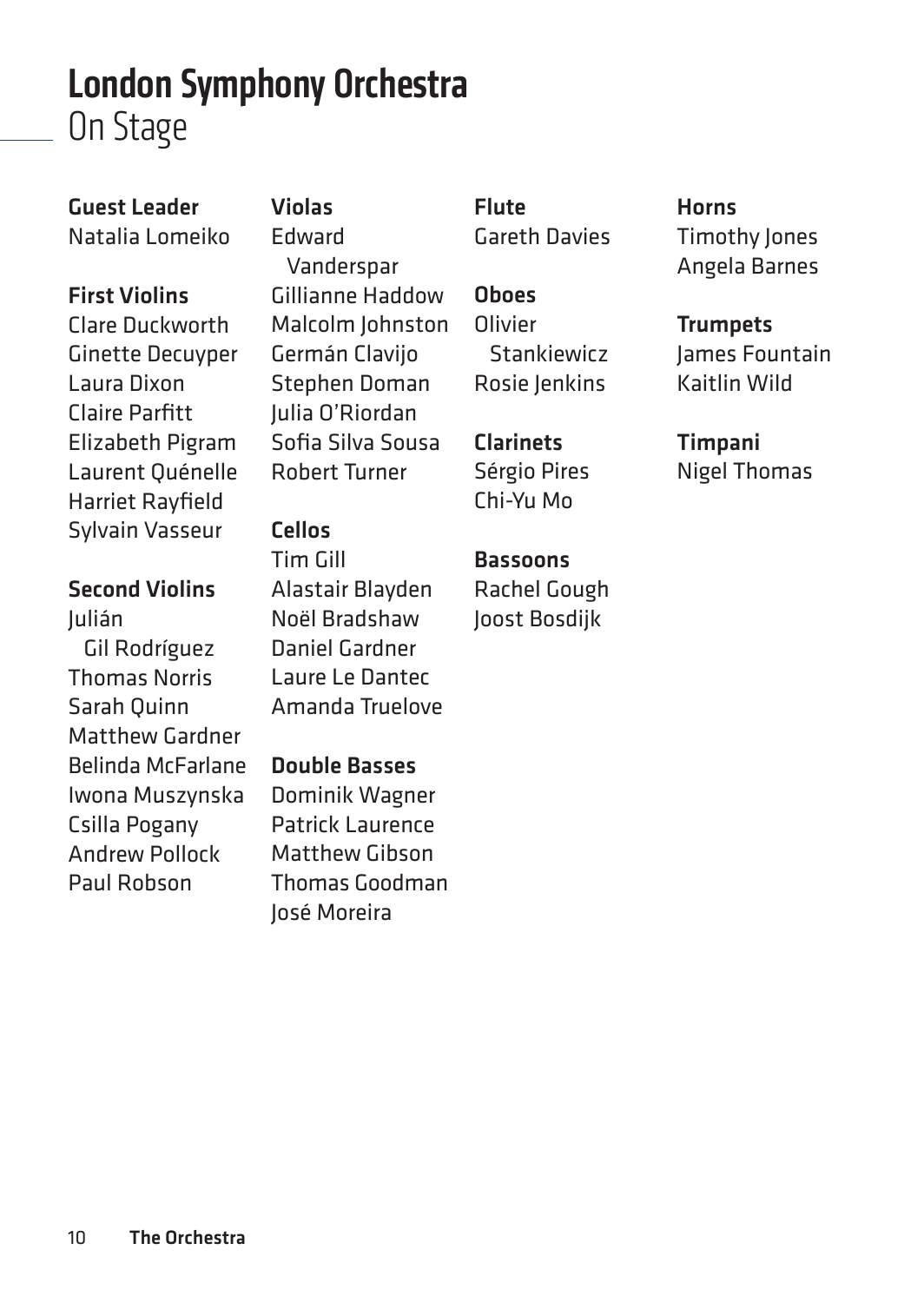# London Symphony **Orchestra**

The London Symphony<br>Orchestra strives to inter-<br>hearts and minds throught-Orchestra strives to inspire hearts and minds through world-leading music-making. We were established in 1904, as one of the first orchestras shaped by its musicians.

Today, we're ranked among the world's top orchestras. As Resident Orchestra at the Barbican, we perform 70 concerts here every year. Our family of artists include Music Director Sir Simon Rattle, Principal Guest Conductors Gianandrea Noseda and François-Xavier Roth, and Conductor Laureate Michael Tilson Thomas.

Through a world-leading learning and community programme, LSO Discovery, we're connecting people of all ages and walks of life to the power of great music. Based at LSO St Luke's, our music education and community centre and a leading performance venue on Old Street, LSO Discovery's reach extends across East London, the UK and the world through in-person and digital activity.

In 1999, we formed our own recording label, LSO Live, and revolutionised how live orchestral music is recorded, with over 150 recordings released so far.

Through inspiring music, educational programmes and technological innovations, our reach extends far beyond the concert hall. And thanks to the generous support of The Corporation of the City of London, Arts Council England, corporate supporters, trusts and foundations, and individual donors, we are able to continue sharing extraordinary music with as many people as possible.

#### **ALWAYS PLAYING**

In 2020 we launched the Always Playing Appeal to help the LSO rebuild a secure future following the Covid-19 pandemic.

With the help of our audiences and supporters, we can continue bringing the greatest music to people in London and beyond.

lso.co.uk/appeal development@lso.co.uk